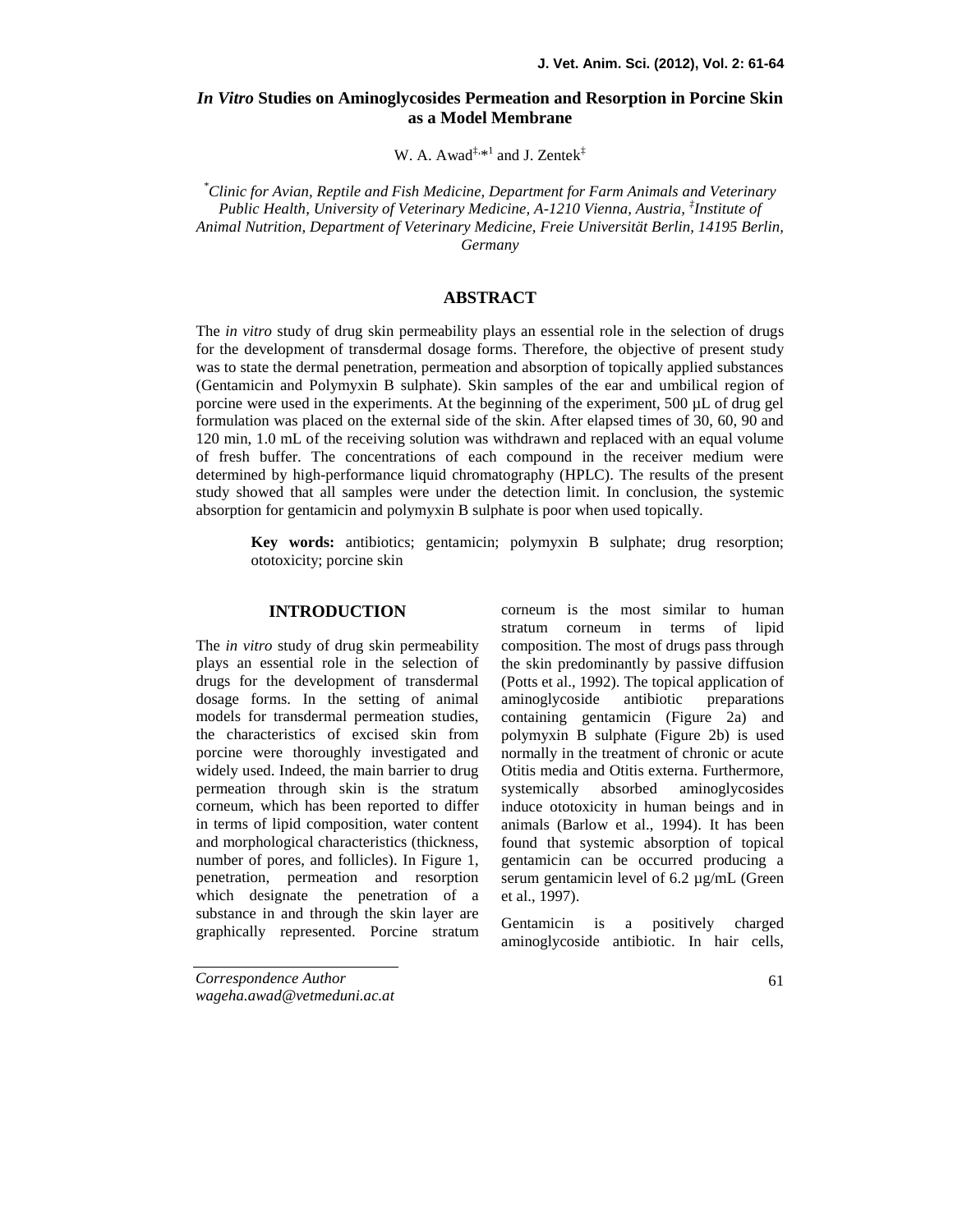aminoglycosides have long half-lives (5–6 months) and are poorly degraded (Dulon et al., 1993; Imamura and Adams, 2003). However, serious nephrotoxic and ototoxic side effects can occur when aminoglycosides are used clinically (Barza and Lauermann, 1978; Lerner and Matz, 1979).

The objective of the present study, therefore, to represent the topical application of gentamicin and polymyxin B sulphate in a comparing investigation of the transdermal resorption and to assess the relevance of animal data to the use of ototopical drops in the sample clinical situations involving humans.

#### **MATERIALS AND METHODS**

#### **Skin Preparation**

The *in vitro* skin permeation studies were performed in 6 replicate mounted on Ussing chamber with an effective diffusion area of 3  $\text{cm}^2$ . The experiments were performed using  $\text{evapor}$ the porcine skin. The subcutaneous fat was carefully removed, and the skin was cut into  $3 \text{ cm}^2$  samples. The skin samples were taken from umbilical abdominal region and from the internal skin of the ear. The skin was incubated with mannitol buffer solution with the following composition (mmol/L): CaCl2, 1.5; MgCl2, 1.2; Na2HPO4, 2.4; NaH2PO4, 0.6; NaHCO3, 25; KCL, 5; NaCl, 115; mannitol, 20. The pH of the solution was adjusted to 7.4 using a pH meter. A circular specimen of the skin was sandwiched securely between the 2 halves of the chamber, with the stratum corneum side facing the external side. The internal side was filled with the buffer solution (40 mL), thermostated at 37°C, and continuously stirred by gassing with carbogen.

At the beginning of the experiment, 500 µL of drug-solution [gentamicin, (13200 IU/mL) and polymyxin B sulphate, (3.48 mg/mL)] was placed on the external side of the skin samples mounted on the Using chambers. After elapsed times of 30, 60, 90 and 120

min, 1.0 mL of the receiving solution was withdrawn and replaced with an equal volume of fresh buffer. The concentrations of each compound in the receiver medium were determined by high-performance liquid chromatography (HPLC).

# **Analysis of Aminoglycosides**

For the concentration and cleanup of the samples and the gentamicin sulphate standards solid phase extraction (SPE) with cation exchange was used. The analysis of the samples and the gentamicin standard was by HPLC-LC/MS. The gentamicin sulphate standard was prepared by dissolving it in mannitol buffer with a final concentration of 5  $\mu$ g/ml and 20  $\mu$ g/ml, respectively. Sample or standard solution were washed two times (with water and Methanol/Acetonitrile (50/50) and centrifuged in a 50 mL Greiner-tube for 15 min with 4,350 rpm. The samples were evaporated in a vacuum concentrator at 45°C and 600 mbar and reconstituted in 200 µl of 95/5 Acetonitrile/100 mM Ammonium formate, pH 3.2. Twenty microliters of reconstituted aliquot was injected into the HPLC system with a flow rate of 0.5 mL/min. Separation of analytes was performed with a S113 Ultracarb RP 18 column. The chromatograms were integrated with the help of the software Agilent (6210 ESI-TOF, Agilent Technologies, Santa Clara, CA). The chromatogram of standards showing their peaks and retention times is shown in Figure 3.

### **RESULTS AND DISCUSSION**

Ototoxicity refers to medication-caused auditory and/ or vestibular system dysfunction causing hearing loss or dysequilibrium. Although aminoglycosides are a group of antibiotics that cause ototoxicity, they are still frequently used because of their effectiveness and low cost (Roland and Cohen, 1998).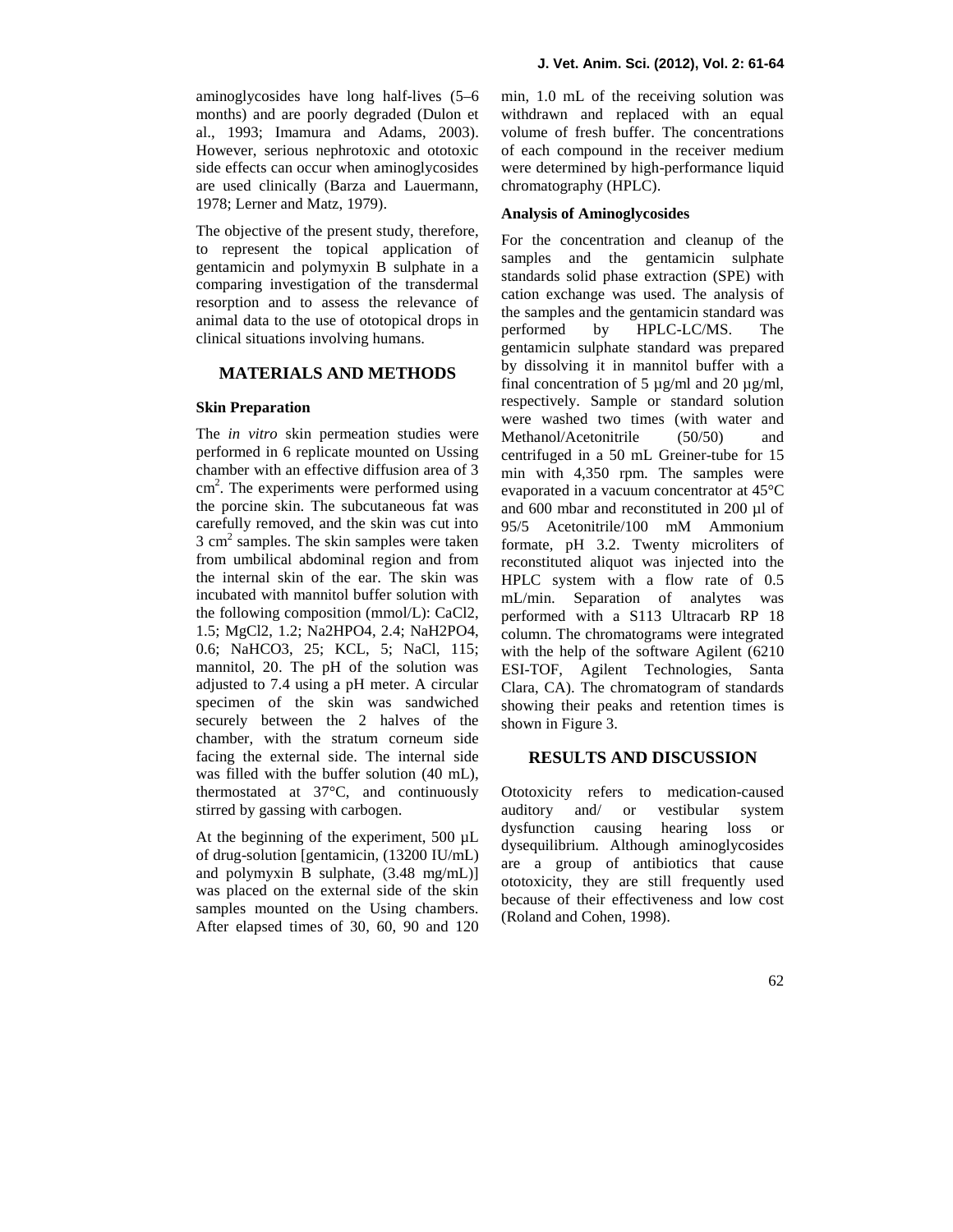Gentamicin is a positively charged aminoglycoside antibiotic that is selectively toxic to inner ear sensory hair cells (Miller, 1985). Gentamicin is used clinically to treat life-threatening, Gram-negative bacterial infections (e.g., meningitis), to prevent infection in patients with severe burns or large wound injuries, and also in premature babies. However, gentamicin ototoxicity remains a serious clinical (Hawkins et al., 1969; Wersall et al., 1969)

The results of the present study showed that all samples were under the Detection Limit indicating that gentamicin and polymyxin B sulphate at the used concentration could not be absorbed. Additionally, there were no difference between the skin at the umbilical abdominal region and inner ear skin. These data suggest that once tropical application of aminoglycosides for more than three hours has a predictably lower probability of systemic absorption and the probability of causing ototoxicity is reduced.



**Figure 1** Substances absorption through the skin (Stüttgen and Shepherds, 1974)







**Figure** 2b Chemical structure of polymyxin B sulfate



In conclusion, results have shown that tropical application of aminoglycoside, when applied to animal with a normal healthy skin, is less toxic. However, the potential for lowering the risk of ototoxicity from

aminoglycosides is important and should be investigated. As long as aminoglycoside is at least as efficacious and it clearly brings benefit to the patient in terms of toxicity avoidance. Furthermore,